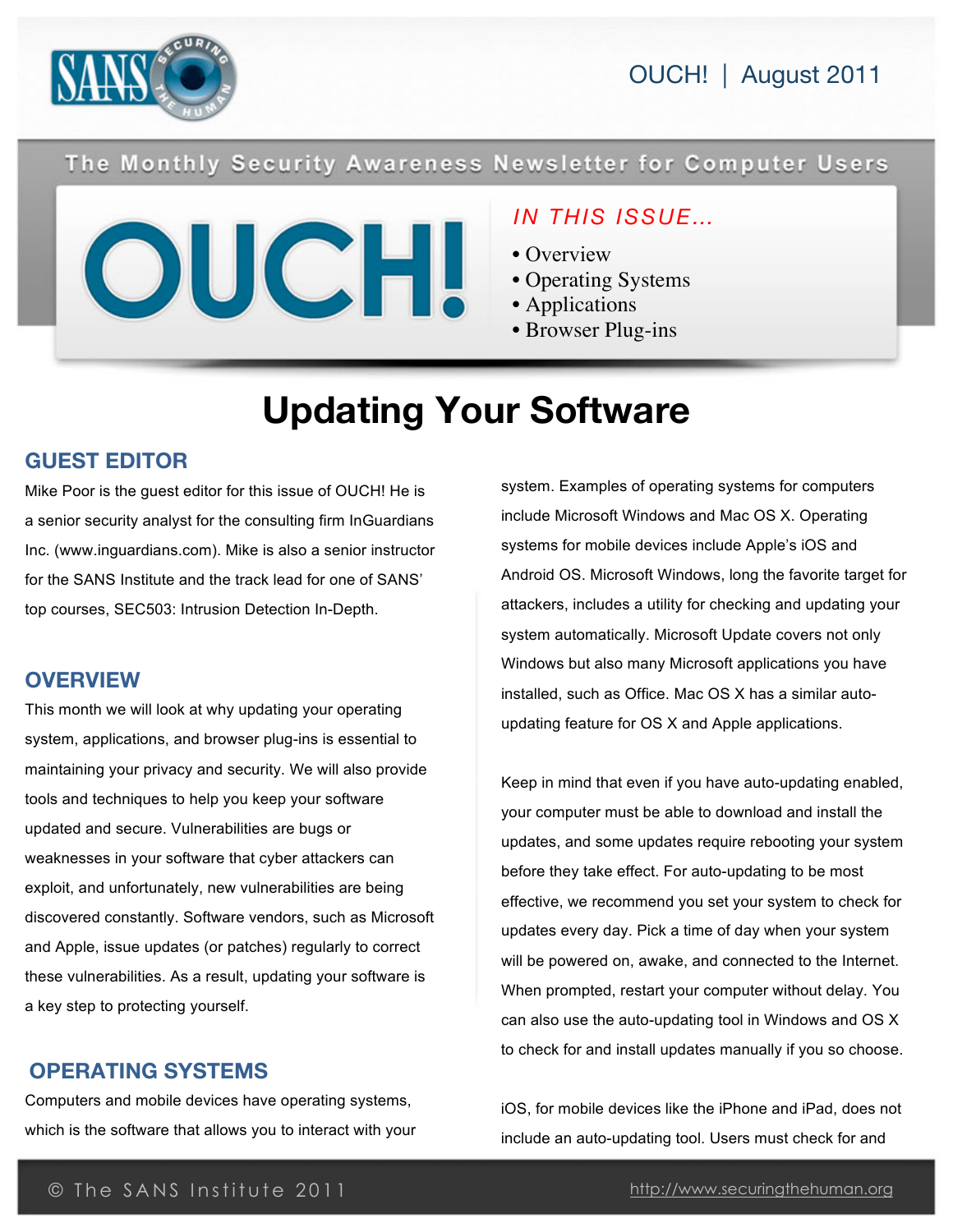## OUCH! | August 2011



# **Updating Your Software**

apply updates manually using iTunes. Android 2.x has an auto-updater that covers both the OS and installed apps. It requires your permission when they are ready to install.

#### **SOFTWARE APPLICATIONS**

Applications are additional programs you download and install on your computer or mobile device. The key to keeping your computer and mobile device apps updated and secure is to know which ones you have installed, whether or not they have a built-in auto-update utility, and if that utility is enabled. In addition, the more apps you have installed, the greater the risk you run of having a vulnerable system--a compelling reason to install only the apps that you need and use and to uninstall those unneeded and unused. Several of the most common applications, such as MS Office, Adobe Acrobat Reader, and Java, include an auto-updater, but most do not. When in doubt, check the software maker's website to determine what you need to do to keep an app updated.

We know and understand that keeping track of all your computer applications and their update status can be challenging. Good thing there are tools to help. One we recommend is Secunia's Personal Software Inspector (PSI). PSI scans your computer for known applications and attempts to determine which are out of date and provides links so you can update them. Unfortunately, there is no comparable tool for OS X we can recommend at this time.

Auto-updating is not built into iOS apps. It is up to the user to download app updates through iTunes manually. Android

*Keeping your operating systems, applications and browser plugins up-todate is one of the best ways to stay secure.*



2.x has an auto-updater that covers both installed apps and the OS. It will require your permission when updates are ready to be installed.

#### **BROWSER PLUG-INS**

Finally, there are plug-ins (commonly called Add-ons). These are small software applications that enhance the functionality of your browser, such as Adobe Flash Player, Apple QuickTime, and Microsoft Silverlight. As plug-ins have proliferated, they have become a popular target for cyber attackers because they are difficult to keep updated.